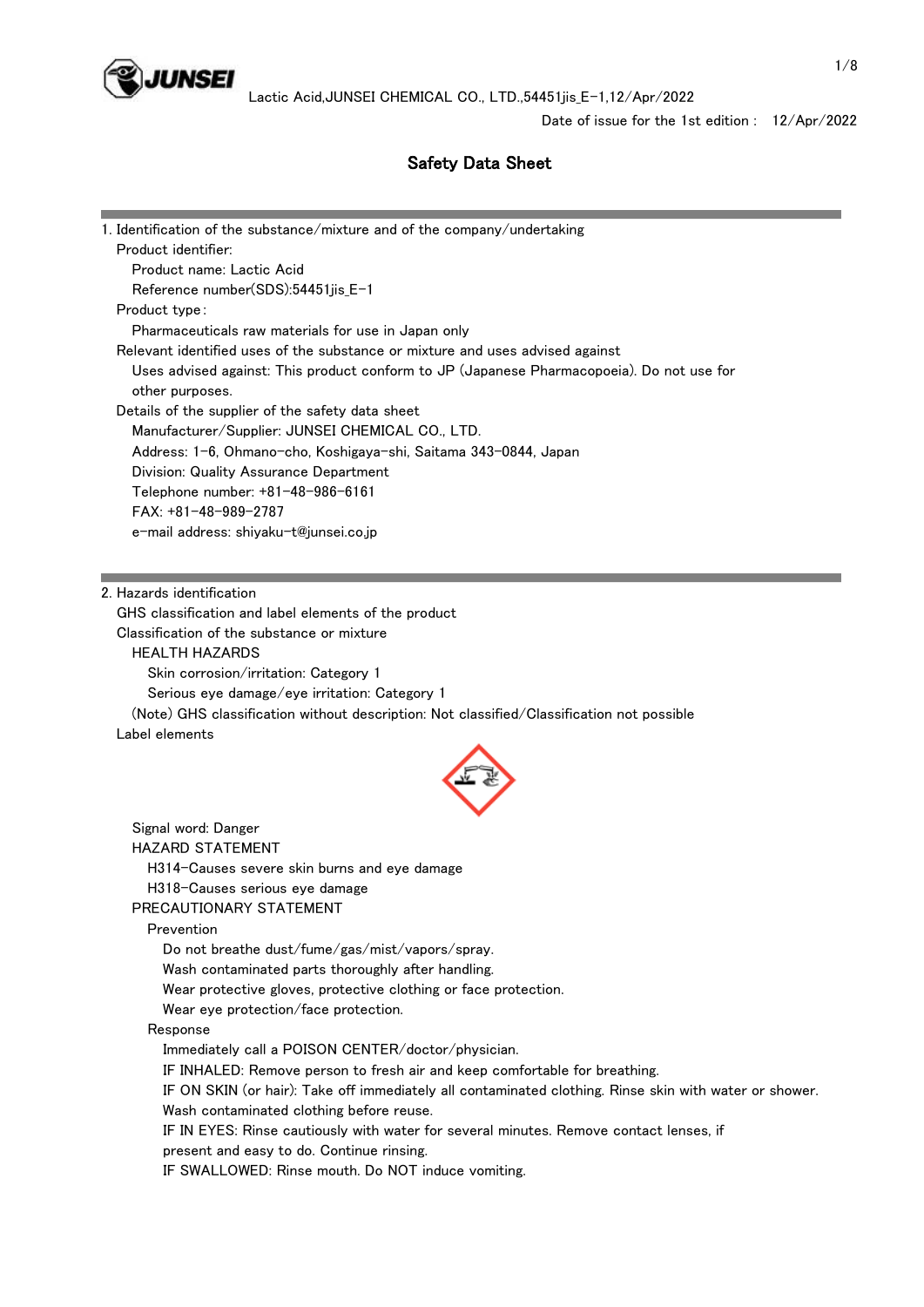

 Storage Store locked up. Disposal Dispose of contents/container in accordance with local/national regulation.

# 3. Composition/information on ingredients

 Mixture/Substance selection: Mixture Ingredient name:Lactic acid Content (%):85.0~92.0 Chemical formula:C3H6O3 Chemicals No, Japan:2-1369 CAS No.:50-21-5 MW:90.08 ECNO:200-018-0

 Ingredient name:Water Content (%):Residual quantity of the ingredient mentioned above. Chemical formula:H2O CAS No.:7732-18-5 MW:18.02 ECNO:231-791-2 Note : The figures shown above are not the specifications of the product.

## 4. First-aid measures

Descriptions of first-aid measures

#### General measures

Immediately call a POISON CENTER/doctor/physician.

#### IF INHALED

Remove person to fresh air and keep comfortable for breathing.

Call a POISON CENTER/doctor/physician if you feel unwell.

#### IF ON SKIN (or hair)

Take off immediately all contaminated clothing. Rinse skin with water or shower.

If skin irritation or rash occurs: Get medical advice/attention.

# IF IN EYES

 Rinse cautiously with water for several minutes. Remove contact lenses, if present and easy to do. Continue rinsing.

If eye irritation persists: Get medical advice/attention.

```
 IF SWALLOWED
```
Rinse mouth. Do NOT induce vomiting.

Do not give an unconscious person anything to drink.

Call a POISON CENTER/doctor/physician if you feel unwell.

Most important symptoms and effects, both acute and delayed

(Symptoms when inhalation or ingestion)

 Burning sensation. Cough. Sore throat. Shortness of breath. Abdominal pain. Abdominal cramps. Nausea. Vomiting.

(Symptoms when skin and/or eye contact)

Conjunctival redness of the eyes. Redness of the skin. Pain. Severe deep burns.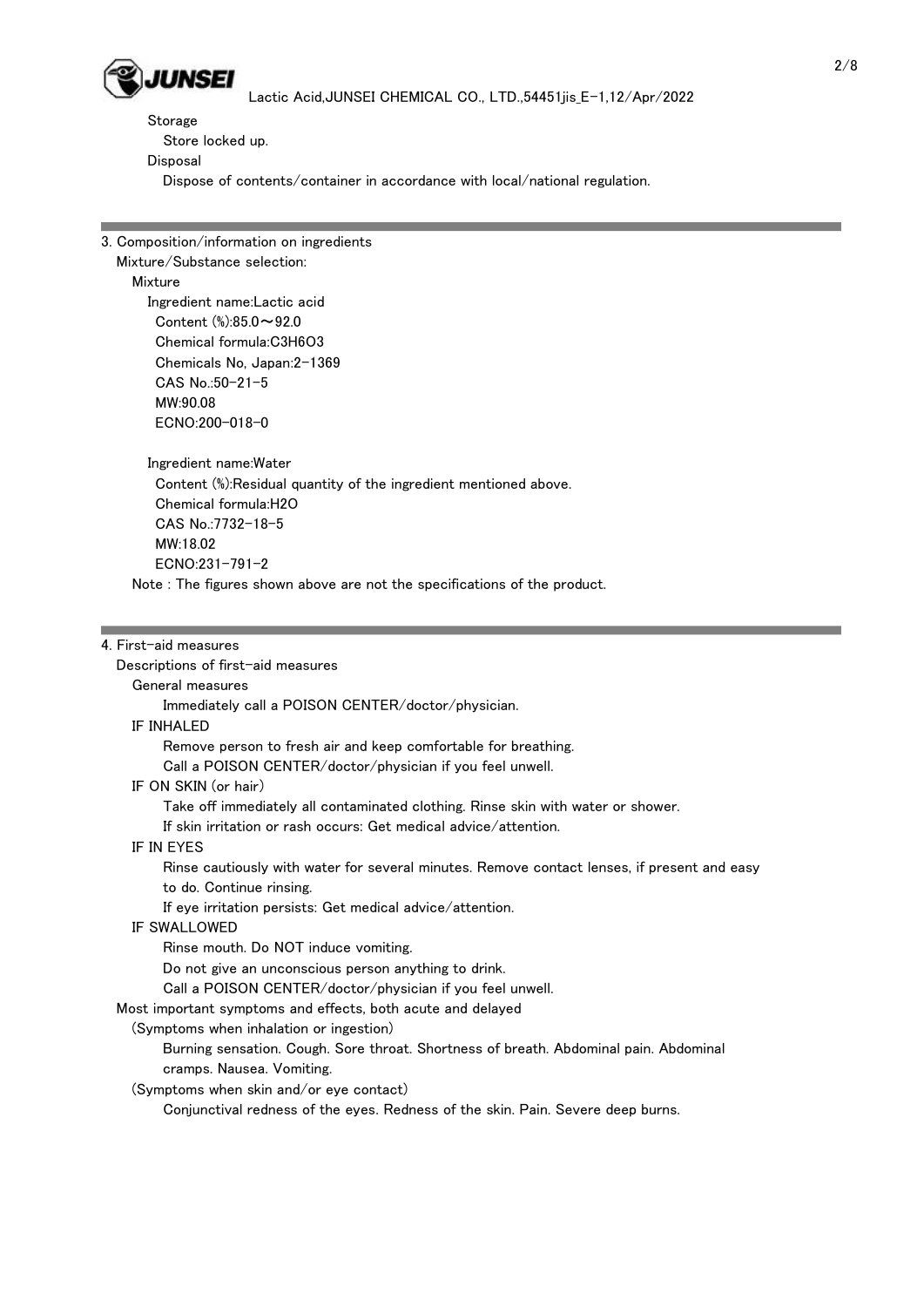

| 5. Fire-fighting measures                                                                            |
|------------------------------------------------------------------------------------------------------|
| Extinguishing media                                                                                  |
| Suitable extinguishing media                                                                         |
| In case of fire, use water mist, foam, dry powder, CO2 to extinguish.                                |
| Unsuitable extinguishing media                                                                       |
| Unsuitable extinguishing media data is not available.                                                |
| Specific hazards arising from the substance or mixture                                               |
| Containers may explode when heated.                                                                  |
| Fire may produce irritating, corrosive and/or toxic gases.                                           |
| Advice for firefighters                                                                              |
| Specific fire-fighting measures                                                                      |
| Evacuate non-essential personnel to safe area.                                                       |
| Special protective equipment and precautions for fire-fighters                                       |
| Wear fire resistant or flame retardant clothing.                                                     |
| Wear protective gloves/protective clothing/eye protection/face protection.                           |
| Firefighters should wear self-contained breathing apparatus with full face peace operated            |
| positive pressure mode.                                                                              |
|                                                                                                      |
|                                                                                                      |
| 6. Accidental release measures                                                                       |
| Personnel precautions, protective equipment and emergency procedures                                 |
| Ventilate area until material pick up is complete.                                                   |
| Wear proper protective equipment.                                                                    |
| Environmental precautions                                                                            |
| Avoid release to headsprings, rivers, lakes, ocean and groundwater.                                  |
| Methods and materials for containment and cleaning up                                                |
| Absorb spill with inert material (dry sand, earth, et al), then place in a chemical waste container. |
| Cautiously neutralize spilled liquid with weak alkaline solution such as disodium carbonate.         |
| Preventive measures for secondary accident                                                           |
| Collect spillage.                                                                                    |
|                                                                                                      |
|                                                                                                      |
| 7. Handling and storage                                                                              |
| Precautions for safe handling                                                                        |
| Preventive measures                                                                                  |
| (Exposure Control for handling personnel)                                                            |
| Do not breathe dust/fume/gas/mist/vapors/spray.                                                      |
| (Protective measures against fire and explosion)                                                     |
| Keep away from heat, hot surfaces, sparks, open flames and other ignition sources. No smoking.       |
| (Exhaust/ventilator)                                                                                 |

Exhaust/ventilator should be available.

(Safety treatments)

Avoid contact with skin.

Avoid contact with eyes.

Safety Measures

Wear protective gloves/protective clothing/eye protection/face protection.

Use personal protective equipment as required.

When using do not eat, drink or smoke.

#### Any incompatibilities

Strong bases should not be mixed with the chemicals.

Advice on general occupational hygiene

Wash contaminated parts thoroughly after handling.

Wash contaminated clothing before reuse.

and the control of the control of the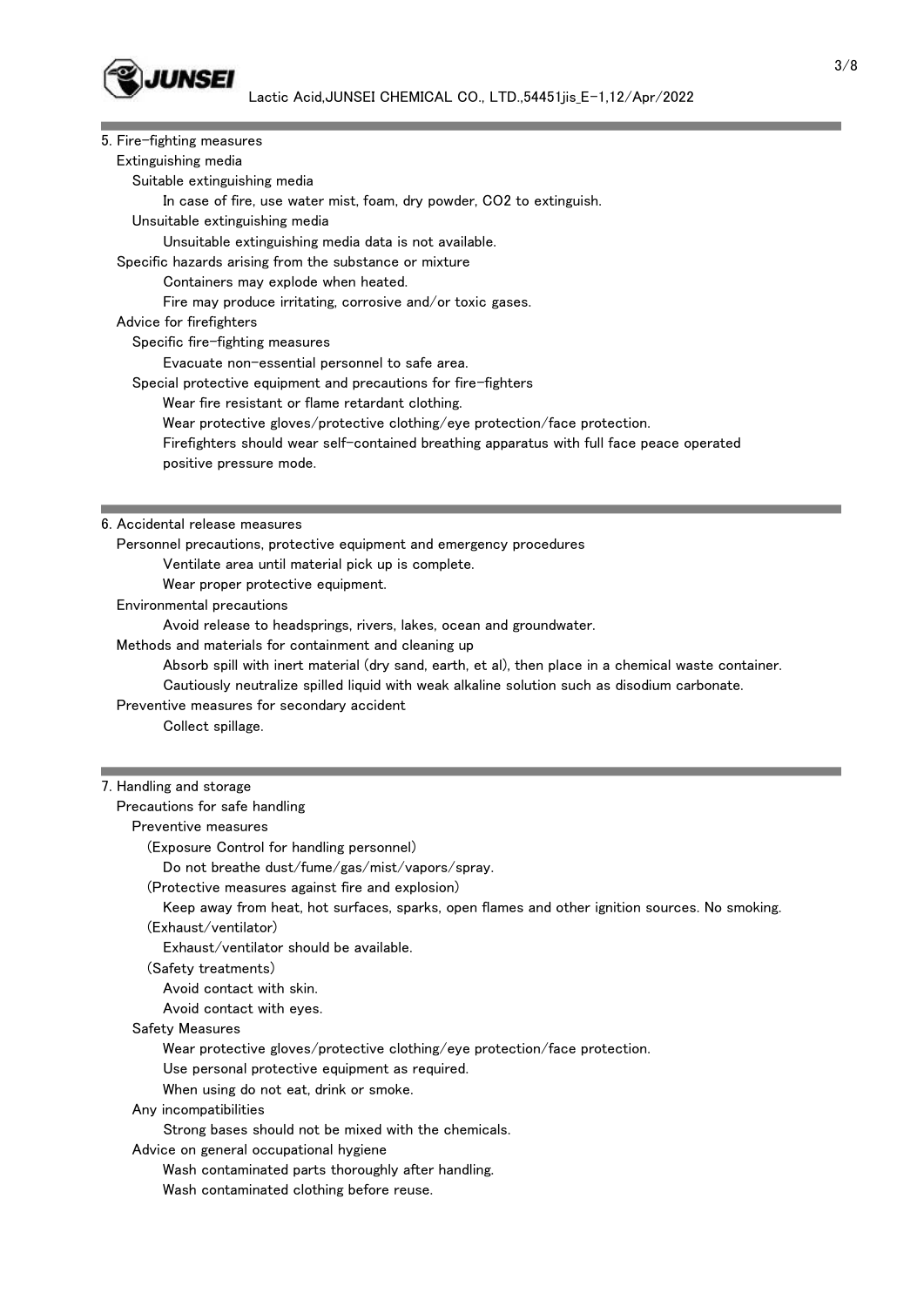

Storage

Conditions for safe storage

Store in a well-ventilated place. Keep container tightly closed.

Keep cool. Protect from sunlight.

Store in accordance with local/national regulation.

Store locked up.

Container and packaging materials for safe handling data is not available.

Specific end use(s)

 See information in Section 7.1 and 7.2 for handling and storage recommendations. See Section 8 for exposure controls and personal protection recommendations.

8. Exposure controls/personal protection Control parameters Control value in MHLW is not available. Adopted value Adopted value in JSOH is not available. Adopted value in ACGIH is not available. Exposure controls Appropriate engineering controls Do not use in areas without adequate ventilation. Eye wash station should be available. Washing facilities should be available. Individual protection measures Respiratory protection Wear respiratory protection. Hand protection Wear protective gloves. Recommended material(s): nitrile, butyl rubber, viton, PVC, impermeable or chemical resistant rubber Consult with your glove and/or personnel equipment manufacturer for selection of appropriate compatible materials. Eye protection Wear safety glasses with side-shields or chemical safety goggle. Wear eye/face protection. Skin and body protection Wear impervious clothing and boots in case of repeated or prolonged treatment. 9. Physical and Chemical Properties

 Information on basic physical and chemical properties Physical state: Viscous liquid Color: Colorless-clear~Pale yellow Odor: None or slightly unpleasant odor Odor threshold data is not available. Melting point/Freezing point data is not available. Boiling point or initial boiling point data is not available. Boiling range data is not available. Flammability (gases, liquids and solids) data is not available. Lower and upper explosion limit/flammability limit data is not available. Flash point data is not available. Auto-ignition temperature data is not available. Decomposition temperature data is not available. Self-Accelerating Decomposition Temperature/SADT data is not available.

pH: =<2(Strong acidic)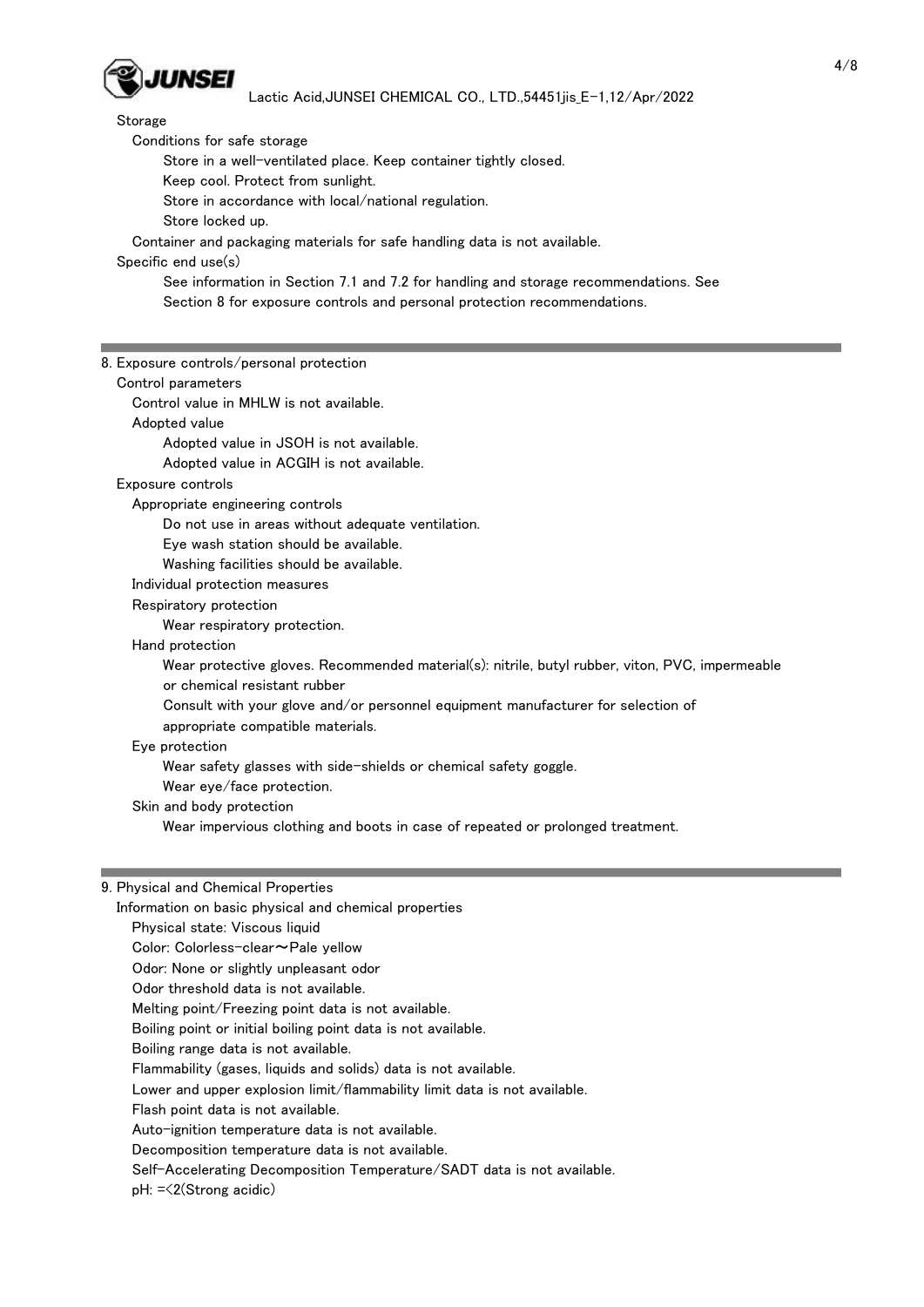

# Lactic Acid,JUNSEI CHEMICAL CO., LTD.,54451jis\_E-1,12/Apr/2022

 Dynamic viscosity data is not available. Kinematic viscosity data is not available. Solubility: Solubility in water: Miscible Solubility in solvent: Miscible in ethanol (95) and diethyl ether. n-Octanol/water partition coefficient data is not available. Vapor pressure data is not available. Vapor density data is not available. VOC data is not available. Evaporation rate data is not available. Density and/or relative density: ca. 1.20(20/20℃) Relative vapor density (Air=1) data is not available. Relative density of the Vapor/air - mixture at  $20^{\circ}$ C (Air = 1) data is not available. Critical temperature data is not available. Particle characteristics data is not available.

# 10. Stability and Reactivity

**Reactivity** 

Reactivity data is not available.

Chemical stability

Stable under normal storage/handling conditions.

Possibility of hazardous reactions

Possibility of hazardous reactions data is not available.

Conditions to avoid

Contact with incompatible materials.

Open flames. Heat.

Incompatible materials

Strong bases

 Hazardous decomposition products Carbon oxides

# 11. Toxicological Information

 Information on toxicological effects Acute toxicity Acute toxicity (Oral) [GHS Cat. Japan, base data] (Lactic acid) rat LD50=3730mg/kg (JECFA 344, 1974) Irritant properties Skin corrosion/irritation [GHS Cat. based on pH] pH <= 2, accordingly Skin corrosion/irritation: Category 1 [GHS Cat. Japan, base data] (Lactic acid) rabbit : corrosive (USMOE/HPV, 2002) Serious eye damage/irritation [GHS Cat. based on pH] pH <= 2, accordingly Serious eye damage/eye irritation: Category 1 [GHS Cat. Japan, base data] (Lactic acid) rabbit : severe (RTECS, 2010) Allergenic and sensitizing effects data is not available.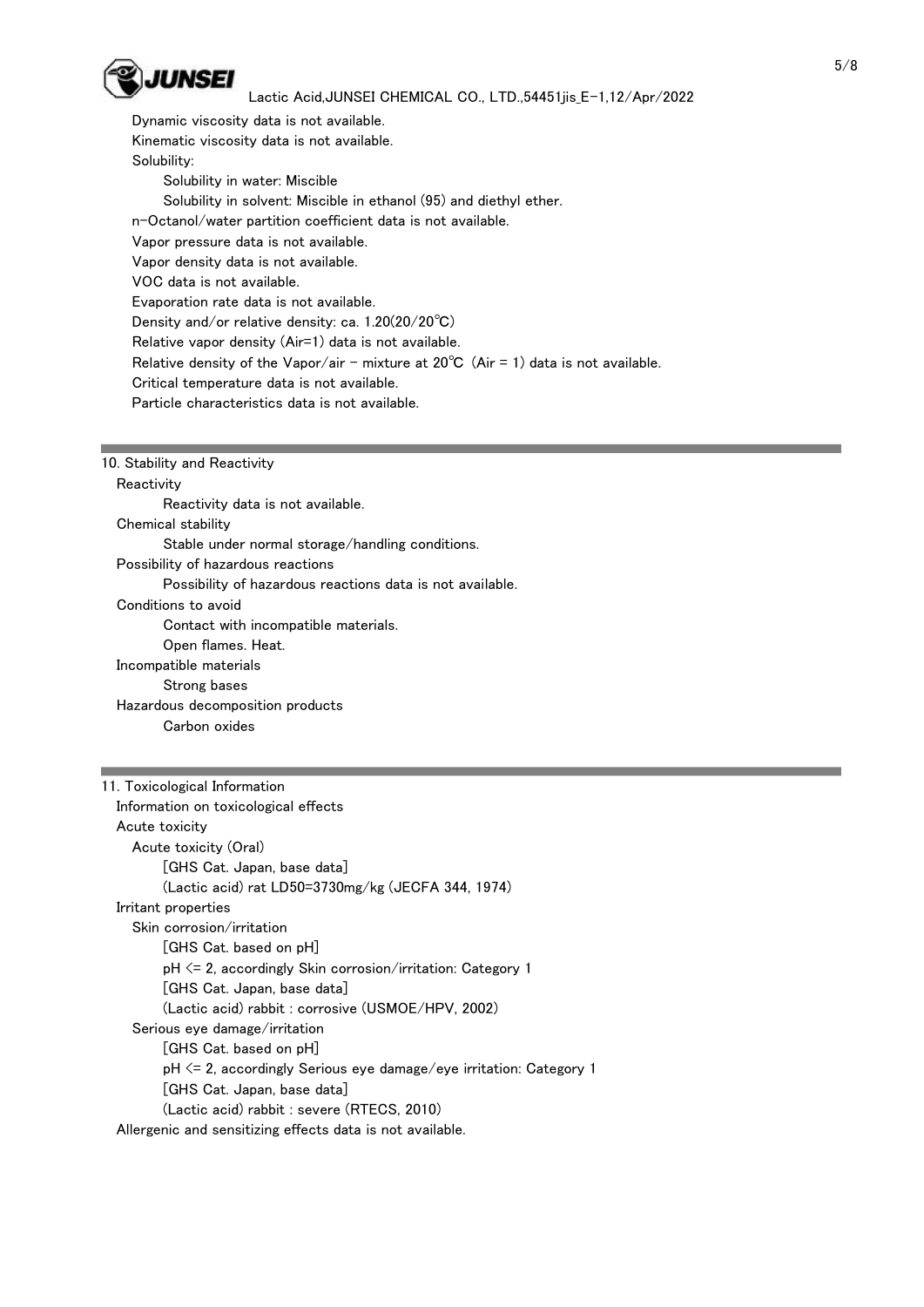

# Lactic Acid,JUNSEI CHEMICAL CO., LTD.,54451jis\_E-1,12/Apr/2022

 Germ cell mutagenicity [GHS Cat. Japan, base data] (Lactic acid) no in vivo test data. Reverse-mutation assay in bacteria (Ames test) :Negative(NTP DB ID: A10575, 1997) Chromosome aberration test :Negative(CHO cells; SIDS, 2008) Carcinogenic effects data is not available. Reproductive toxicity data is not available. STOT STOT-single exposure data is not available. STOT-repeated exposure data is not available. Aspiration hazard data is not available.

## Information on other hazards

Data on the preparation itself is not available.

#### 12. Ecological Information

Ecotoxicity

Ecotoxicity data is not available.

Water solubility

(Lactic acid) miscible (ICSC, 1997)

Persistence and degradability

(Lactic acid) Readily degradable [BOD:76% (Registered chemicals data check & review, Japan1993)]

Bioaccumulative potential

(Lactic acid) log Pow=-0.6 (ICSC, 1997)

#### Mobility in soil

Mobility in soil data is not available.

#### Other adverse effects

Ozone depleting chemical data is not available.

#### Additional data

Data on the preparation itself is not available.

#### 13. Disposal considerations

 Description of waste residues and information on their safe handling and methods of disposal, including the disposal of any contaminated packaging Waste treatment methods Dispose of contents/container in accordance with local/national regulation.

# 14. Transport Information

| UN No., UN CLASS                                                  |
|-------------------------------------------------------------------|
| UN No. or ID No.: Not applicable                                  |
| UN Proper Shipping Name: Not applicable                           |
| Class or division (Transport hazard class) : Not applicable       |
| Packing group : Not applicable                                    |
| Not applicable to IMDG Code                                       |
| Not applicable to IATA Dangerous Goods Regulations                |
| Environmental hazards                                             |
| $MAPOL$ Annex III – Prevention of pollution by harmful substances |
| Marine pollutants ( $ves/no$ ) : no                               |
| Maritime transport in bulk according to IMO instruments           |
| Noxious Liquid ; Cat. Z                                           |
| Lactic acid( $Z-96$ )                                             |
|                                                                   |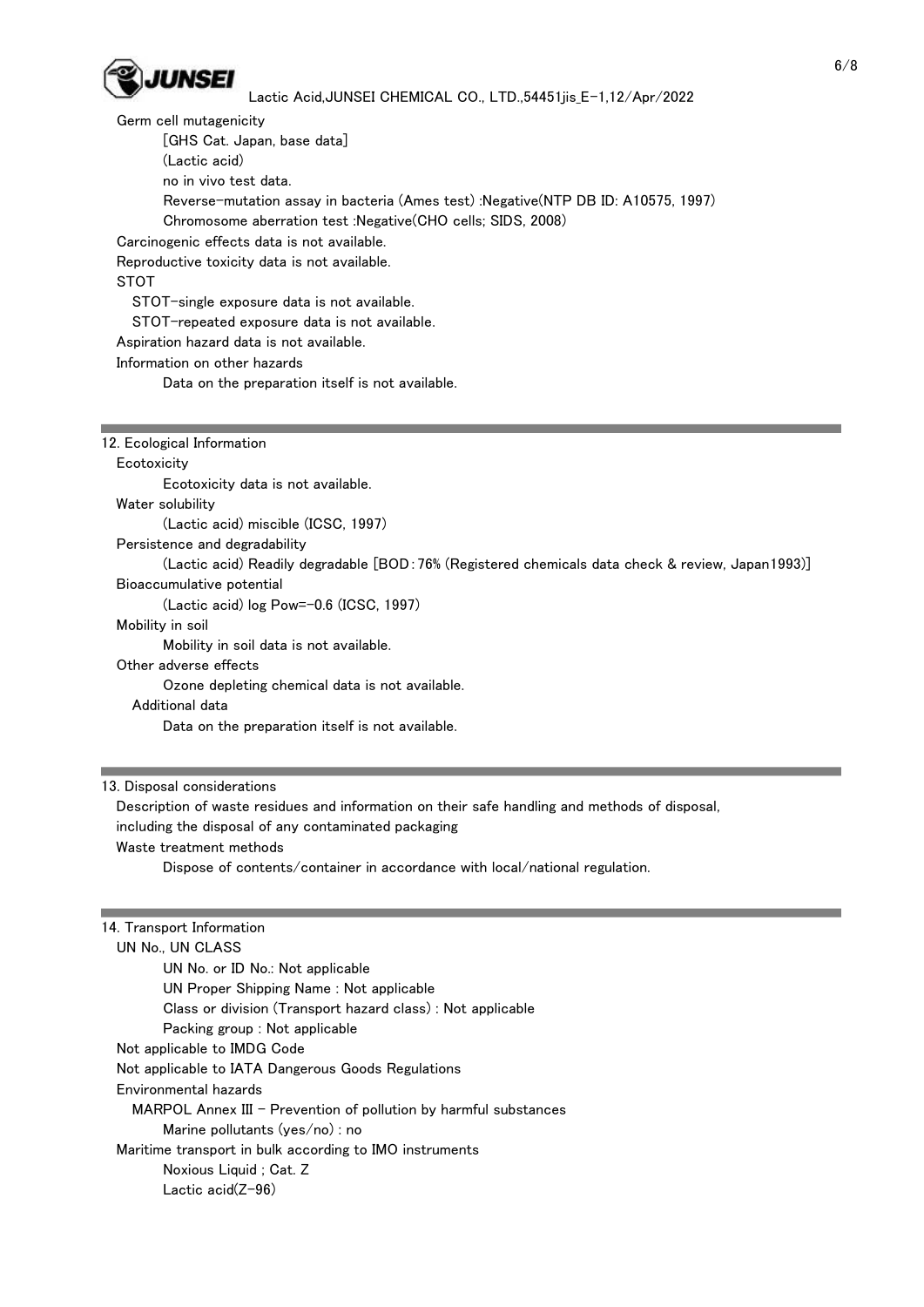

 Non Noxious Liquid ; Cat. OS Water(OS-18)

# 15. Regulatory Information

 Safety, health and environmental regulations/legislation specific for the substance or mixture Chemicals listed in TSCA Inventory

Lactic acid; Water

Other regulatory information

We are not able to check up the regulatory information with regard to the substances in

your country or region, therefore, we request this matter would be filled by your responsibility.

Regulatory information with regard to this substance in your country or in your region

should be examined by your own responsibility.

 Ensure this material in compliance with federal requirements and ensure conformity to local regulations. Regulatory information in this section are limited to intentional ingredient(s), but does

 not contain information on non-intentional ingredients or impurities which are not informed by supplier(s). Chemical safety assessment

Advice on safe handling for this product can be found in sections 7 and 8 of this SDS.

# 16. Other information

GHS classification and labelling

H314-Skin Corr. 1: H314 Causes severe skin burns and eye damage

H318-Eye Dam. 1: H318 Causes serious eye damage

Reference Book

 Globally Harmonized System of classification and labelling of chemicals, UN Recommendations on the TRANSPORT OF DANGEROUS GOODS 21th edit., 2019 UN IMDG Code, 2018 Edition (Incorporating Amendment 39-18) IATA Dangerous Goods Regulations (62nd Edition) 2021 2020 EMERGENCY RESPONSE GUIDEBOOK (US DOT) 2021 TLVs and BEIs. (ACGIH) JIS Z 7252 : 2019 JIS Z 7253 : 2019 2021 Recommendation on TLVs (JSOH) Supplier's data/information Chemicals safety data management system "GHS Assistant" Version 4.16(https://www.asahi-ghs.com/) NITE Chemical Risk Information Platform "NITE-CHRIP" (https://www.nite.go.jp/en/chem/chrip/chrip\_search/systemTop) GHS Classification Guidance for Enterprises 2019 Revised Edition (Ver. 2.0) (Mar. 2020, METI) Definitions and Abbreviations SDS (Safety Data Sheet) LD50 (Lethal Dose, 50%) LC50 (Lethal Concentration, 50%) IARC (International Agency for Research on Cancer) ACGIH (American Conference of Governmental Industrial Hygienists) EPA (US Environmental Protection Agency) NTP (US National Toxicology Program) JSOH (Japan Society for Occupational Health) EU (European Union) EC50 (Effective Concentration, 50%) NOEC (No Observed Effect Concentration) BOD (Biochemical Oxygen Demand) COD (Chemical Oxygen Demand) BCF (Bioconcentration Factor)